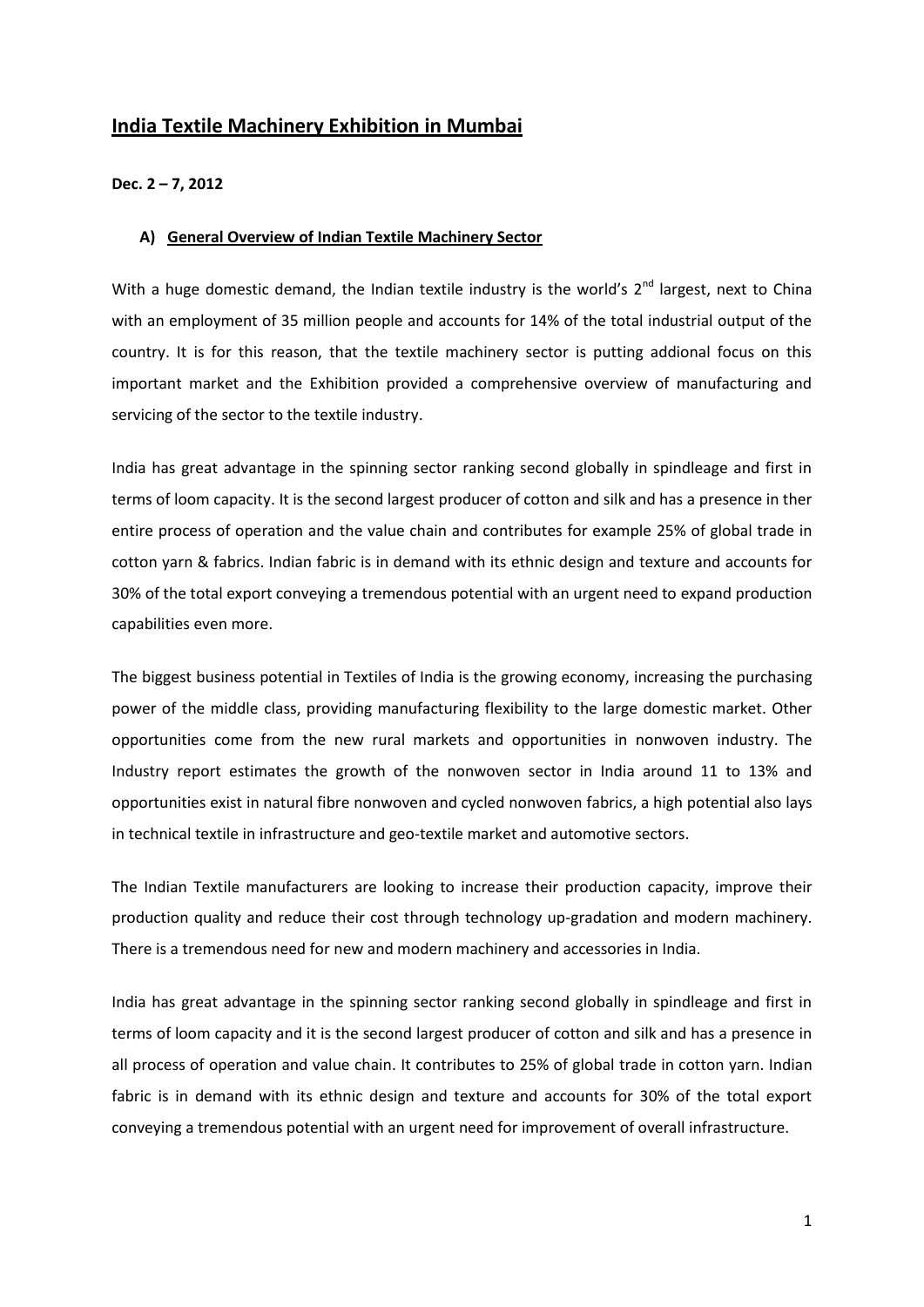In terms of investment, the Indian textile industry requires investments of a whopping Rs. 2 billion (40 million USD) over next 10 years keeping/ expanding capacity for production of various fibres. This all indicates a tremendous opportunity for textile machinery and accessory industries in India, unmatched elsewhere in the world, except for China.

Source: [www.indiantextilejournal.com,](http://www.indiantextilejournal.com/) other various sources

### **B) India ITME 2012 - Exhibition**

Spread over 45,000 sq mtrs, with approximate participation of about 750 exhibitors and over 100'000 business visitors from over 35 countries, ITME 2012 was the focal event for the textile and textile engineering industry in India 2012. The next Indian exhibition is planned for 2016 in Gujarat, Ahmedabad.

## Interesting Developments at ITME

- Oerlikon has signed an agreement to divest the Natural Fibres and Textile Components Business Units from its Textile Segment to the Jinsheng Group of China. After the divestment, Oerlikon Textile will focus on the manmade fiber business, a high performing segment with less cyclicality. The transaction is based on an enterprise value of around CHF 650 million and is expected to close in Q3 2013.
- Kirloskar Toyata Textile Machinery ( KTTM ), a Toyota joint venture company, has officially launched the new RX1240e Ring Spinning Frame, which is claimed to be India's longest ring frame.
- ATE launched specifically for the Indian market a machine Facnication Lace. This is a very interesting machine, which produces a completely embroidered sari.
- Coimbatore-based Lakshmi Machine Works has launched Card LC636 at the event,Card LC636 is designed for higher production of up to 250 kg an hour.

## **C) Swiss Company Involvement and Developments**

This short description of companies met is not an exhaustive list. Important producers who were represented could not be visited. It was our objective to get a good overview and draw some of our own conclusions.

Swiss and German Manufacturers still are amongst the leaders of Textile Machinery Manufacturing. As illustrated amongs others by the example of Oerlikon there is pressure also on established Swiss manufacturers, to either further develop technological cutting edge at home to keep – in spite of high prices – ahead of developing markets or to fully go local and/ or partner with existing organisations in target markets.

Many Swiss and other foreign manufacturers have large manufacturing operations in China and it took them some time to streamline their production capability and marketing efforts. Sourcing has been less often used, also because of the need to have high flexibility for production under largely fluctuating production demand. The better they can predict market development and the more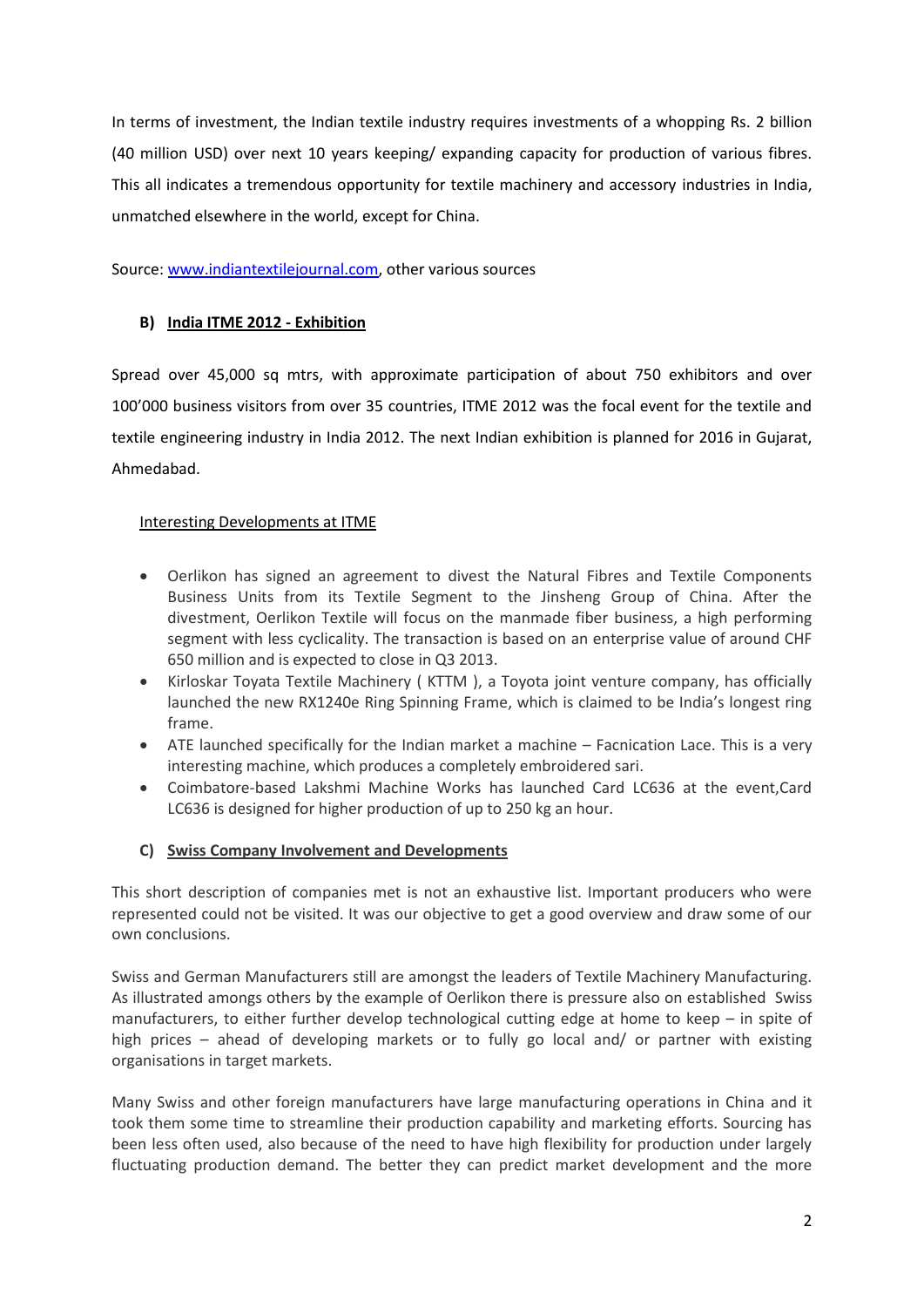flexible they are in their output and marketing strategies, the better they cope and can be competitive. Indian Market entry strategies have been undertaken, both from Europe and China, with some reservation for establisment of new production facilities in India remaining. As one Swiss representative put it: China has a disciplined workforce, India a lot of good people with many ideas.' Saurer (former Oerlikon) is not the only Swiss company belonging to a Chinese Group, as shows the example of Steiger, a champion of Swiss circular knitting technology, now owned and exhibited under the label of Ningbo Cixing Co..

An example of a world leading, new local establishment on existing market basis is Rieter, who have now ended their JV with Lakshmi Textile Machinery and have reorganized and concentrated their Asia wide ring spinning machinery manufacturing operations in a brand new and a renovated factory in Pune ; further they joined sales forces for the supply of technology components (Bräcker, Graf, Novibra & Suessen) under the heading of their premium component manufacturers.

SSM, inventor of electronic yarn traverse systems has been exhibiting a host of new solutions for cost effective and energy-saving winding and yarn processing.

Jakob Müller AG Frick, who equally have been in India since over 20 years are a world leader in production of band and narrow textile machinery, but also Stäubli are prominent, known for their Jacquard looms and complete textile range and have achieved further concentration after divesting in Switzerland by successful takeovers/ mergers in Europe and overseas. India is the most important market for Benninger, who have established an operation in Pune and are providing complete systems solutions from there as from Q3 2013. Uster Technologies help Indian Manufacturers to achieve excellent product quality, for example in Arvind Mills' Denim business.

A number of smaller units such as Rotorcraft, Swiss Spinning Solutions could also be visited. Some impressive German developments were also exposed such as for example new speedy circular knitting machines from Karl Mayer & Cie from Germany.

Interesting developments can be found in waste collection and disposal technology and tie-ups and further involvement of Swiss Cleantech Industry in this Area could be sought.

People met included:

- SSM Management (E. Maurer, H. Lüchinger, T. Elsener)
- Xetma Vollenweider (P. Baumann)
- Uster Technology (A.R. Iyer)
- Schönherr Stäubli Group (S. Süppel)
- Rieter (P. Gnägi, M.Enderle, Sales & Marketing People)
- Bräcker, Graf, Novibra, Suessen (S. Rufo)
- Rotorcraft (W. Höher)
- Jossi (W. Kiechl)
- SERV (A.Oel, D. Aubert)
- ZKB (Halbheer, Kirchhofer, Teeler, Krishnamoorthy)
- Jakob Mueller (C. Kuoni, Mr. Seidl)
- Karl Mayer &Cie. (M. Mayer)
- Trütscher India (S.K. Joshi)
- Leevams Techical Solutions (D. Mehta)
- Neuenhauser (W. Langius)
- IndoAsia Consult (M. Schaal)
- Swissmem (L. Sigrist)